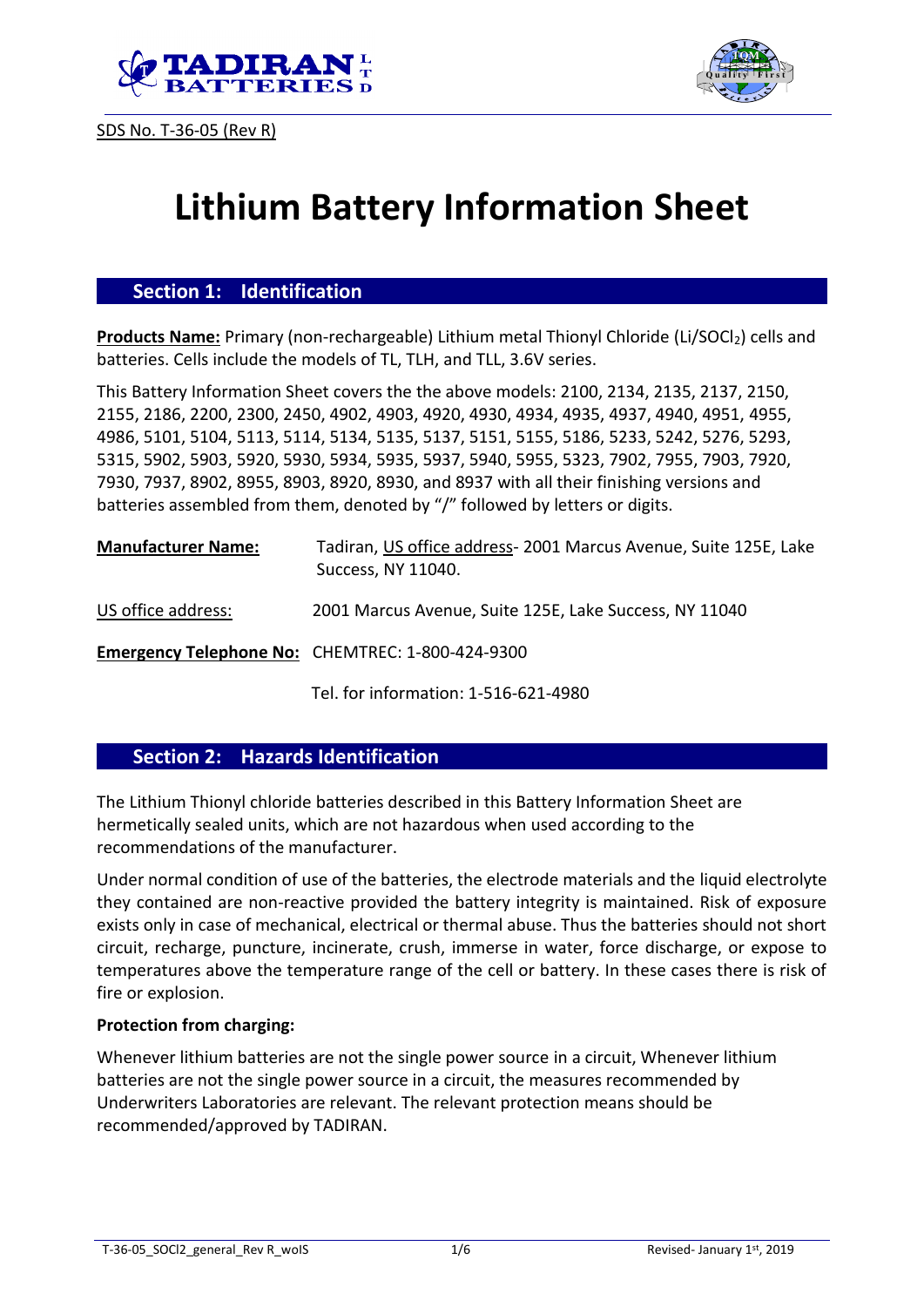



## **Section 3: Composition/Information on Ingredients**

| Component                              | <b>CAS</b><br><b>Number</b> | %       | <b>GHS Code</b> | <b>ACGIH (TLV)*</b>           |
|----------------------------------------|-----------------------------|---------|-----------------|-------------------------------|
| Lithium Metal (Li)                     | 7439-93-2                   | $<$ 5%  | GHS02,<br>GHS05 | Not Established               |
| Thionyl Chloride (SOCl2)               | 7719-09-7                   | $<$ 47% | GHS05,<br>GHS06 | $0.2$ ppm                     |
| Carbon (C)                             | 7440-44-0                   | $<6\%$  | GHS05,<br>GHS08 | $3.5 \text{ mg/m}$            |
| Aluminum Chloride (AlCl <sub>3</sub> ) | 7446-70-0                   | $<$ 5%  | GHS07           | 2 mg/m3 (Al salt,<br>soluble) |
| Lithium Chloride (LiCl)                | 7447-41-8                   | $<$ 2%  |                 | Not Established               |
| Glass                                  |                             | <1%     |                 | Not Established               |
| <b>PVC</b>                             | 9002-86-2                   | $<$ 1%  |                 | Not Established               |
| <b>PTFE</b>                            | 9002-84-0                   | $<$ 1%  |                 | Not Established               |
| Steel, nickel, and inert<br>components |                             | balance |                 |                               |

*\* TLV- Threshold Limit Value is personal exposure limits determined by ACGIH (American Council of Governmental Industrial Hygienists).*

*IMPORTANT NOTE: The above levels are not anticipated under normal use conditions.*

## **Section 4: First aid measures**

In case of battery rupture, explosion, or major leakage, evacuate personnel from contaminated area and provide good ventilation to clear out corrosive fumes, gases or the pungent odor. Seek immediate medical attention.

**Eyes** - First rinse with plenty of water for 15 minutes (remove contact lenses if easily possible), and then seek medical attention.

**Skin** - Remove contaminated clothes and rinse skin with plenty of water or shower for 15 min. Refer to medical attention.

**Inhalation** - Remove to fresh air, rest, and half-upright position, use artificial respiration if needed, and refer to medical attention.

**Ingestion** - rinse mouth, DO NOT induce vomiting, give plenty of water to drink, and refer to medical attention.

|                                | <b>Section 5: Fire - fighting measures</b> |              |     |  |
|--------------------------------|--------------------------------------------|--------------|-----|--|
| <b>FLASH POINT:</b>            | ΝA                                         | LOWER (LEL): | NA. |  |
| <b>FLAMMABLE LIMIT IN AIR:</b> | ΝA                                         | UPPER (LEL): | ΝA  |  |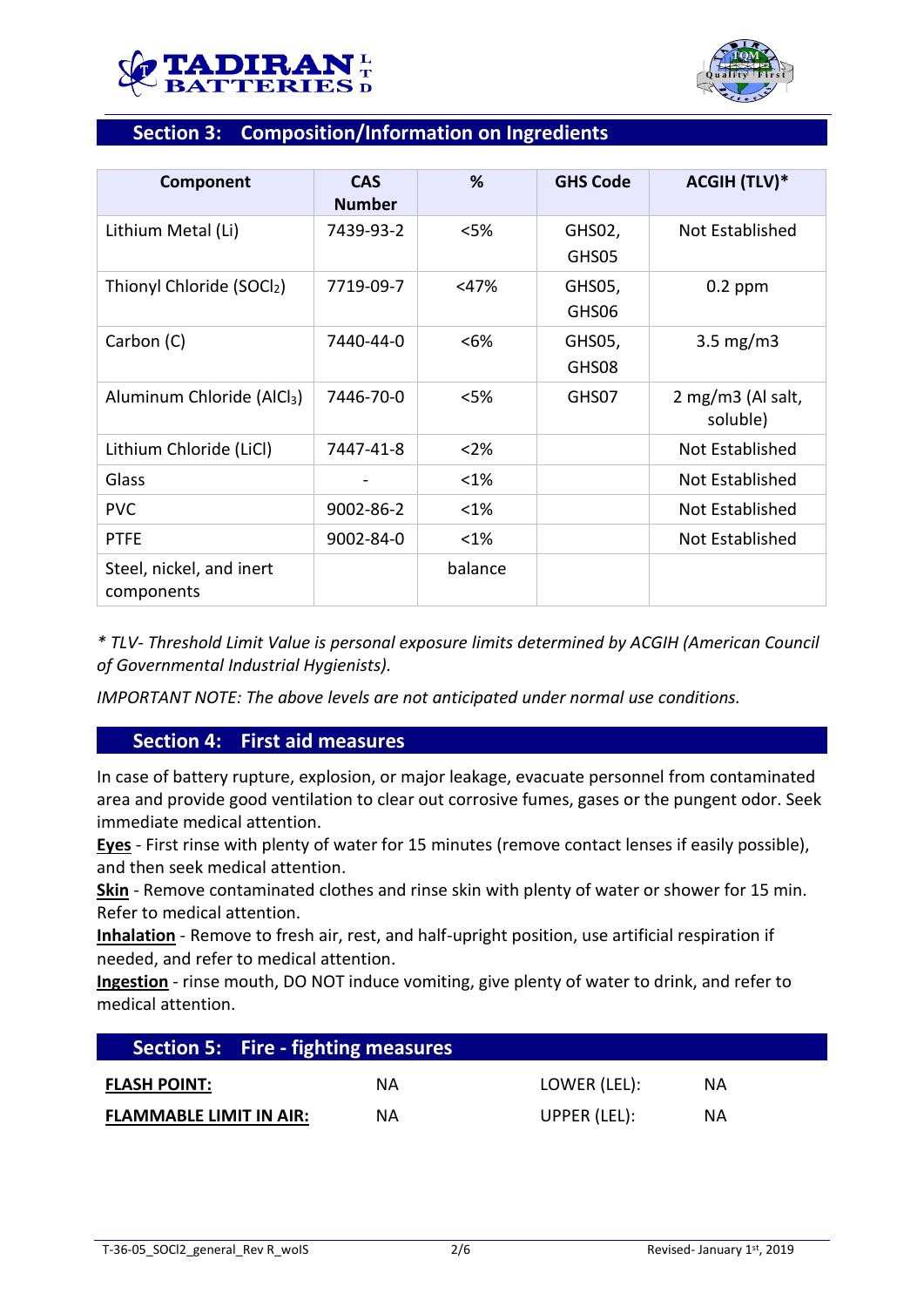



## **EXTINGUISHING MEDIA:**

1. Lith- X (Class D extinguishing media) is the **only** effective on fires involving a few lithium batteries. If the cells are directly involved in a fire **DO NOT USE:** WATER, SAND, CO<sub>2</sub>, HALON, and DRY POWDER OR SODA ASH EXTINGUISHERS.

2. If the fire is in adjacent area and the cells that are either packed in their original containers or unpacked, the fire can be fought based on fueling material, e.g., paper and plastic products. In these cases the use of copious amounts of **cold** water is effective extinguishing media. Storage area may also employ sprinkler system with cold water.

#### **AUTO-IGNITION:** NA

**SPECIAL FIRE FIGHTING PROCEDURES:** Wear self-contained breathing apparatus to avoid breathing of irritant fumes (NIOSH approved SCBA & full protective equipment). Wear protective clothing and equipment to prevent body contact with electrolyte solution.

Fire may be fought, but only from safe fire-fighting distance. Evacuate all persons from immediate area of fire.

**UNUSUAL EXPLOSION AND FIRE EXPLOSION:** Battery may explode when subject to: excessive heat (above 150<sup>o</sup>C), recharged, over-discharged (discharge below 0V), punctured and crushed. During thermal decomposition generation of chlorine  $(Cl<sub>2</sub>)$ , hydrogen chloride (HCl), and sulfur dioxide  $(SO<sub>2</sub>)$  can be formed.

## **Section 6: Accidental release measures**

**PROCEDURES TO CONTAIN AND CLEAN UP LEAKS OR SPILLS**: The material contained within the battery would only be released under abusive conditions.

In the event of battery rapture and leakage: contain the spill while wearing proper protective clothing and ventilate the area. Then, cover with sodium carbonate ( $Na<sub>2</sub>CO<sub>3</sub>$ ) or 1:1 mixture of soda ash and slaked lime. Keep away from water, rain, and snow. Placed in approved container (after cooling if necessary) and disposed according to the local regulations.

NEUTRALIZING AGENTS: Sodium carbonate ( $Na<sub>2</sub>CO<sub>3</sub>$ ) or 1:1 mixture of soda ash and slaked lime.

WASTE DISPOSAL METHOD: Product decomposed by water must be neutralized. if sufficiently diluted, it may be added to waste water if it is sufficiently diluted.

PRECAUTIONS IN HANDLING AND STORAGE: avoid short-circuiting, over-charging and heating to high temperatures. Store the batteries in dry and cool area and keep container dry and tightly closed in well-ventilated area. Store cells away from food and drink.

OTHER PRECAUTIONS; Never attempt to disassemble, machine, or otherwise modify batteries or injury may result.

## **Section 7: Handling and Storage**

The batteries should not be opened, destroyed or incinerate, since they may leak or rupture and release to the environment the ingredients that they normally contained in the hermetically sealed container.

**HANDLING-** Do not short circuit terminals, or expose to temperatures above the temperature rating of the battery, over charge the battery, forced over-discharge (voltage below 0.0V), throw to fire.

Do not crush or puncture the battery, or immerse in liquids.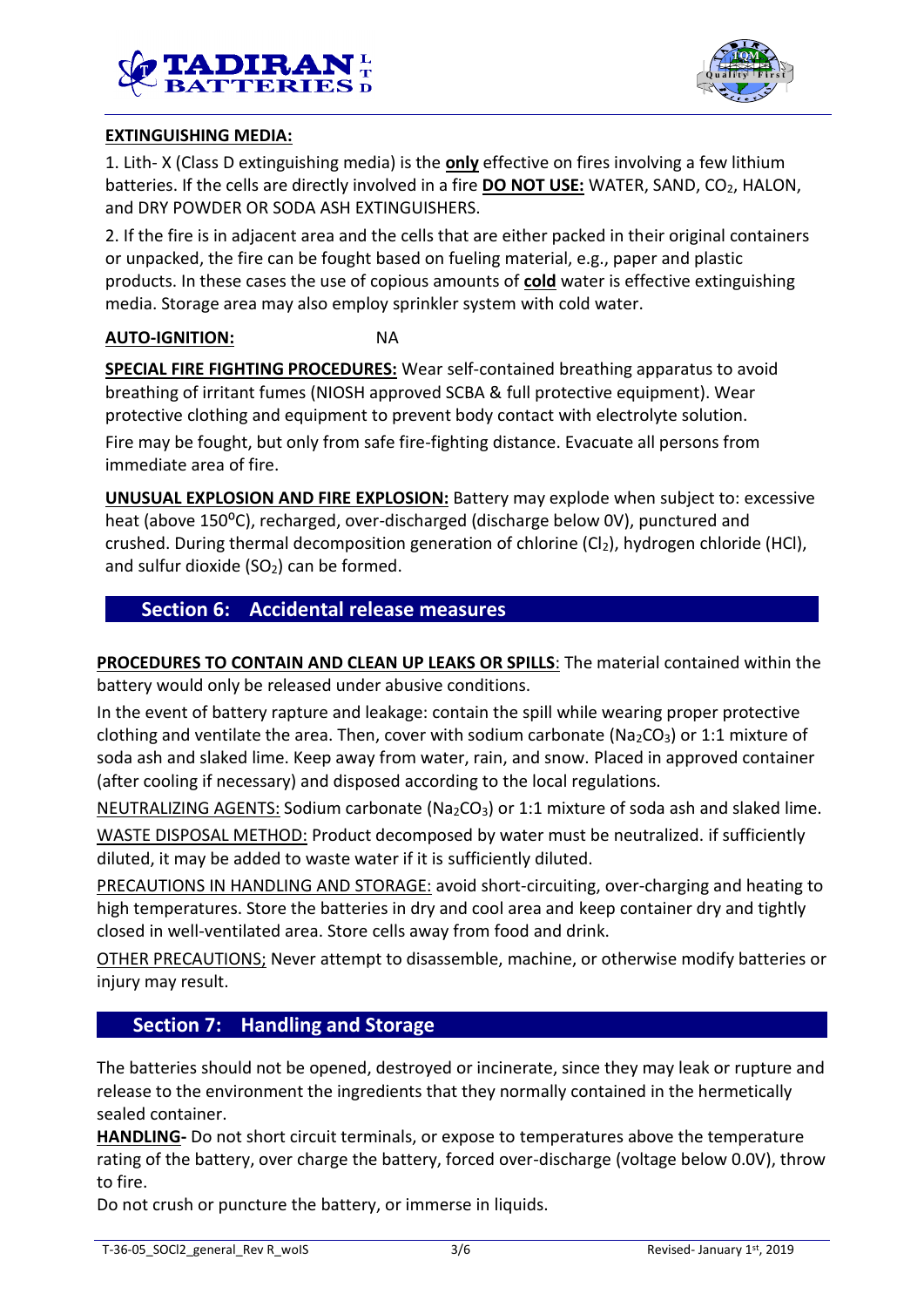



**STORAGE-** is preferably done in cool (below 30<sup>o</sup>C), dry and ventilated area, which is subject to little temperature change.

Do not place the battery near heating equipment, nor expose to direct sunlight for long periods. Elevated temperatures can result in shortened battery life and degrade performance.

Keep batteries in original packaging until use and do not jumble them.

Do not store batteries in high humidity environment for long periods.

**OTHER-** cells and batteries are not rechargeable batteries and should not be charged.

Applying pressure and deforming the battery may lead to disassembly followed by eye skin and throat irritation.

Follow manufacturer recommendations regarding maximum recommended current and operating temperature range.

## **Section 8: Exposure controls / personal protection**

GENERAL- The following safety measures are not necessary in normal use. They need only be applied if there is a risk that, in use or handling, the recommendations, as outlined in Section 3, have not been followed.

RESPIRATORY PROTECTION: In case of abuse or leak of liquid or fumes, use NIOSH approved Acid Gas Filter Mask or Self-Contained Breathing Apparatus.

VENTILATION: In case of abuse, use adequate mechanical ventilation (local exhaust) for battery that vents gas or fumes.

PROTECTIVE GLOVES: In case of spill use PVC or Nitrile gloves of 15 mils (0.015 inch) or thicker. EYE PROTECTION: Use ANSI approved chemical worker safety goggles or face shield.

OTHER PROTECTIVE EQUIPMENT: In case needed, chemical resistance clothing is recommended along with eye wash station and safety shower should be available meeting ANSI design criteria. WORK HYGIENIC PRACTICES: Use good hygiene practice. Wash hands after use and before drinking, eating or smoking. Launder contaminated cloth before reuse.

SUPPLEMENTARY SAFETY AND HEALTH DATA: If the battery is broken or leaked the main hazard is the electrolyte. The electrolyte is mainly solution of Lithium chloride (LiCl), and aluminum chloride (AlCl<sub>3</sub>) in Thionyl chloride (SOCl<sub>2</sub>).

Fires may be fought but only from safe firefighting distance, evacuate all persons from immediate area of fire. Prevent heating of the battery, charging the battery, discharge to predetermined limit, do not crush, disassemble, incinerate or short circuit.

## **Section 9: Physical and chemical properties**

Boiling point (760 mm Hg) NA, unless individual components exposed Vapor Pressure (mm Hg, 25ºC) NA, unless individual components exposed Vapor Density (air=1) NA, unless individual components exposed Density  $(\text{gr/cc})$  > 1 gr/cc Volatile by Volume (%) NA Evaporation Rate (butyl acetate=1) NA, unless individual components exposed Physical State Solid Solubility in Water (% by weight) NA, unless individual components exposed PH NA, unless individual components exposed Appearance Geometric Solid Object Odor **If leaking, gives off pungent corrosive odor** If leaking, gives off pungent corrosive odor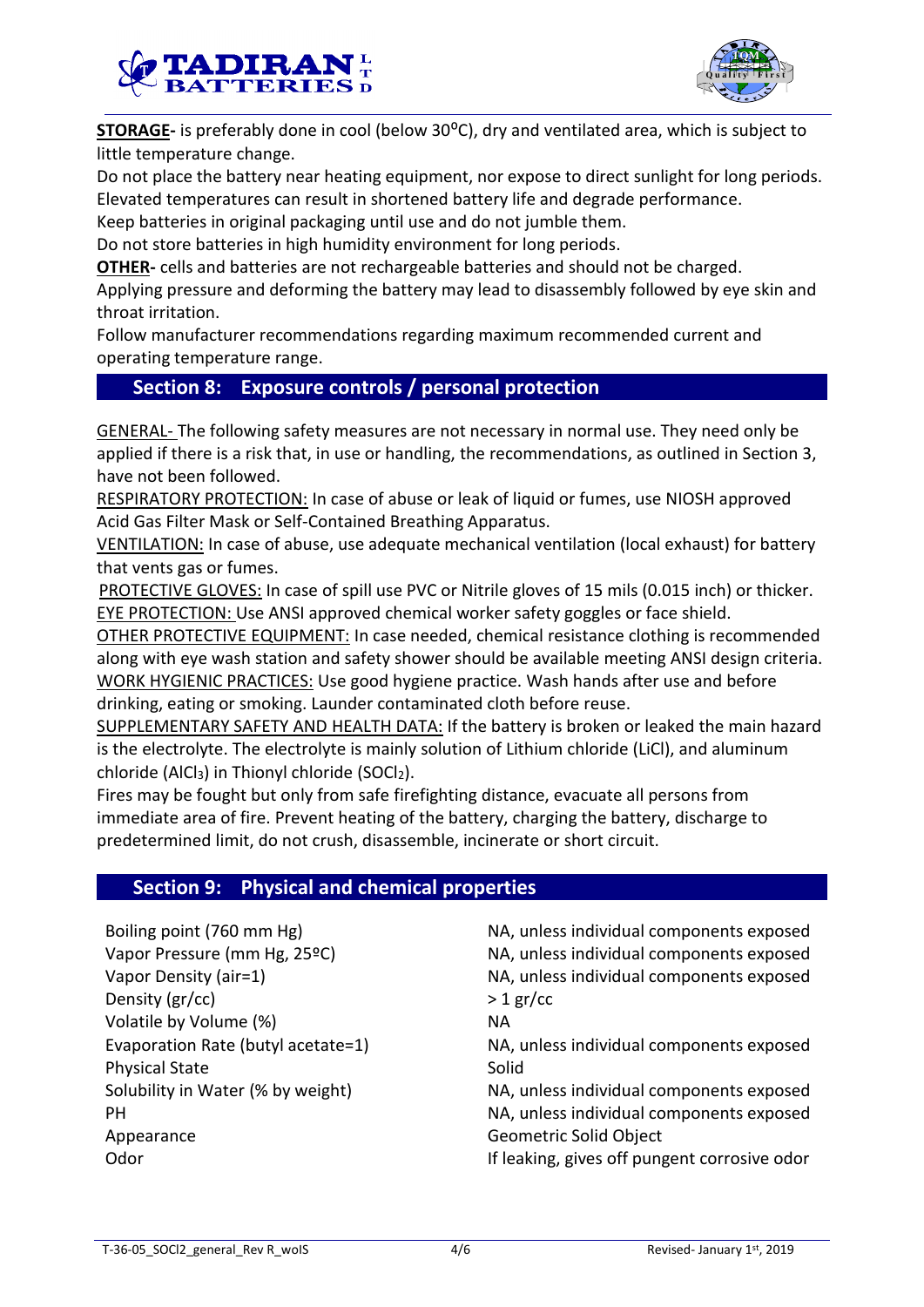



## **Section 10: Stability and reactivity**

| STABLE OR NOT STABLE                |                                              | Stable                                                                                                                        |
|-------------------------------------|----------------------------------------------|-------------------------------------------------------------------------------------------------------------------------------|
| INCOMPATIBILITY (MATERIAL TO AVOID) |                                              | Strong mineral acids, water and alkali solutions.                                                                             |
| <b>HAZARDOUS</b>                    |                                              | 1. Reaction of lithium with water: Hydrogen (H <sub>2</sub> ), Lithium hydroxide (LiOH).                                      |
| <b>DECOMPOSITION</b>                |                                              | 2. Thermal decomposition over 150°C: Sulfur oxides, (SO <sub>2</sub> , SO <sub>3</sub> ), Sulfur                              |
| <b>PRODUCTS</b>                     |                                              | chlorides (SCl <sub>2</sub> , S <sub>2</sub> Cl <sub>2</sub> ), Chlorine (Cl <sub>2</sub> ), Lithium oxide, Li <sub>2</sub> O |
|                                     |                                              | 3. Electrolyte with water: Hydrogen Chloride (HCl) and SO <sub>2</sub>                                                        |
| DECOMPOSITION TEMPERATURE (°F)      |                                              | <b>NA</b>                                                                                                                     |
| HAZARDOUS POLYMERIZATION:           |                                              | May Occur Will Not Occur X                                                                                                    |
| <b>CONDITIONS TO AVOID</b>          |                                              | Avoid mechanical abuse and electrical abuse such as short-                                                                    |
|                                     |                                              | circuiting, overcharge, over-discharge, (voltage reversal)                                                                    |
|                                     |                                              | and heating.                                                                                                                  |
|                                     | <b>Section 11: Toxicological information</b> |                                                                                                                               |

## THRESHOLD LIMIT VALUE (TLV) AND SOURCE: NA

HEALTH HAZARD ACUTE AND CHRONIC: Inhalation, skin contact, eye contact and ingestion are not likely by exposure to sealed battery.

Inhalation, skin contact and eye contact are possible when the battery is opened. Exposure to internal contents, the corrosive fumes will be very irritating to skin, eyes and mucous membranes. Overexposure can cause symptoms of non-fibrotic lung injury and membrane irritation.

Carcinogenicity- NTP: No

Carcinogenicity- IARC: No

Carcinogenicity- OSHA: No

Explanation of Carcinogenicity- No ingredient of a concentration of 0.1% or greater is listed as a carcinogen or suspected carcinogen.

SIGNS AND SYMPTOMS OF OVEREXPOSURE: Exposure to leaking electrolyte from ruptured or leaking battery can cause:

For further information refer to section 4.

## **Section 12: Ecological information**

- 1. When properly used or disposed the battery does not present environmental hazard.
- 2. Cells do not contain mercury, cadmium, lead or other heavy metals.
- 3. Do not let internal components enter marine environment. Avoid release to waterways, wastewater or ground water.

## **Section 13: Disposal Considerations**

- 1. Dispose in accordance with the applicable regulations in country and state.
- 2. Disposal should be performed by permitted, professional disposal firms knowledgeable in Federal, State or Local requirements of hazardous waste treatment and hazardous waste transportation.
- 3. Incineration should never be performed by battery users, but eventually by trained professional in authorized facility with proper gas and fume treatment.
- Battery recycling should be done in authorized facility.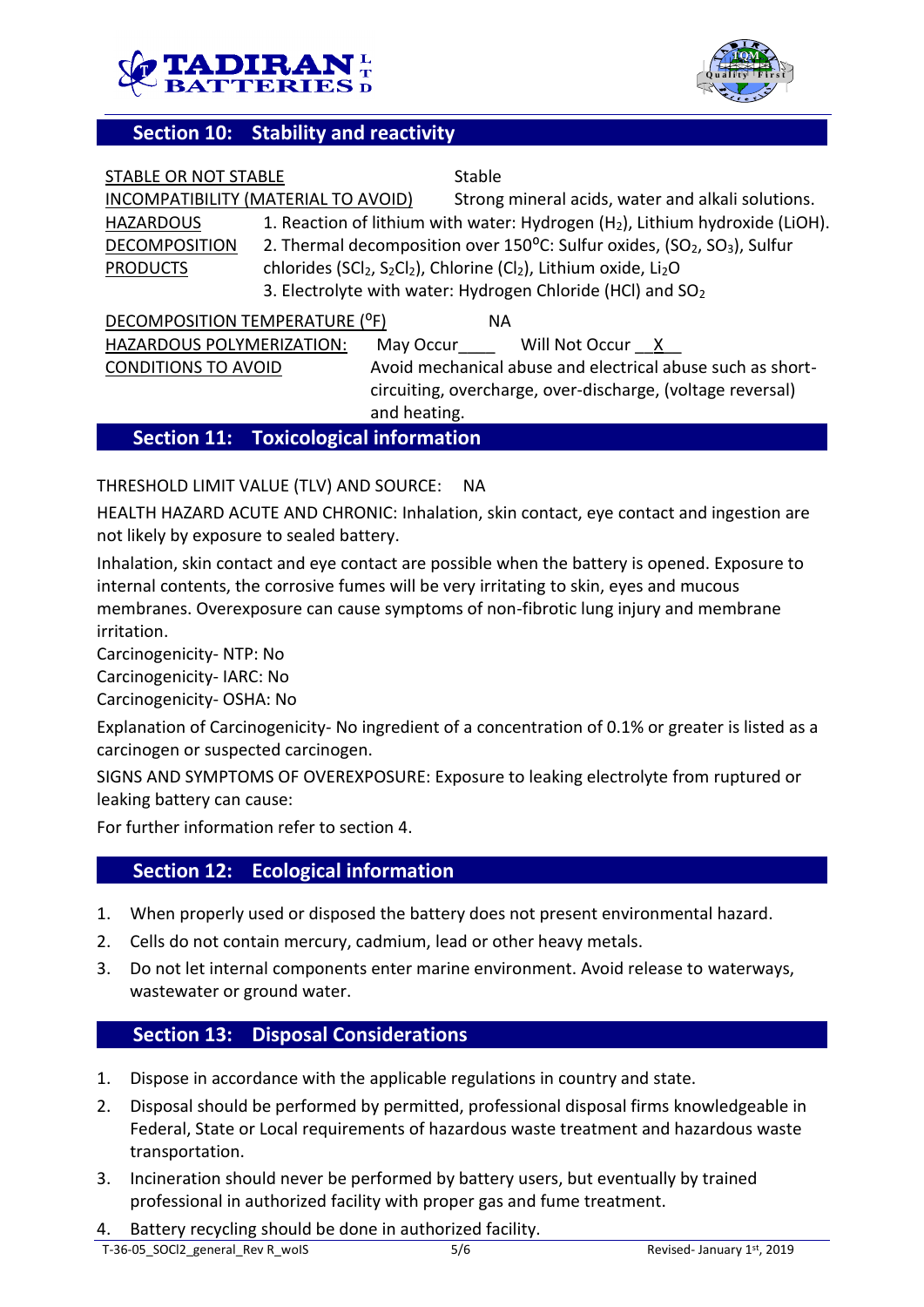



## **Section 14: Transport information**

#### **Shipping Name:**

| UN 3090:                       | Lithium Metal Batteries                            |
|--------------------------------|----------------------------------------------------|
| UN 3091:                       | Lithium Metal Batteries contained in equipment, or |
|                                | Lithium Metal Batteries packed with equipment      |
| Hazard Classification: Class 9 |                                                    |
| <b>Packing Group:</b>          | N/A                                                |

#### **Special provisions and packing instructions:**

The cells and batteries are manufactured under a quality management program in an ISO9001 certified factory and meet all the requirements of a UN manual of tests and criteria, Part III, subsection 38.3. The cells and batteries must be packed in accordance with Packing Instructions / Special Provisions (SP) of the applicable code:

IATA (60th revised edition)/ICAO (Packing Instructions: PI968, PI969 and PI970)

IMDG Code (SP188)

ADR (SP188).

**Transportation within, to and from the US:** are governed by the US DOT CFR 49, Parts 171, 172, 173 and 175. They details the required packaging and labels and transportation mode of cells transported separately or in equipment. The battery cannot be shipped, within, to, and from the US by passenger aircraft. Air shipments of cells can be done only by cargo aircraft.

**Air transport**: Lithium Metal cells and Batteries are forbidden for transport on passenger aircraft worldwide.

## **Section 15: Regulatory information**

- 1. All the cells and batteries are defined as "articles" and thus are exempt from the requirements of the Hazard Communication Standard".
- 2. The internal component (Thionyl chloride) is hazardous under the criteria of the Federal OHSA Hazard Communication Standard 29 CFR 1920.1200.
- 3. NFPA rating- Lithium batteries are not included in the NFPA material list. Below is the NFPA rating for lithium metal. Lithium metal is an internal component, enclosed by hermetically sealed metallic can. Under normal application is not exposed.

## **Section 16: Other information**

The information and the recommendations set forth are made in good faith and believed to be accurate at the date of preparation. The present file refers to normal use of the product in question. Tadiran Batteries makes no warranty expressed or implied.

#### **Assembly of battery packs:**

The design and assembly of battery packs require special skills, expertise and experience. Therefore, it is not recommended that the end user will attempt to self-assemble battey packs. It is preferable that any battery using lithium cells will be assembled by TADIRAN to ensure